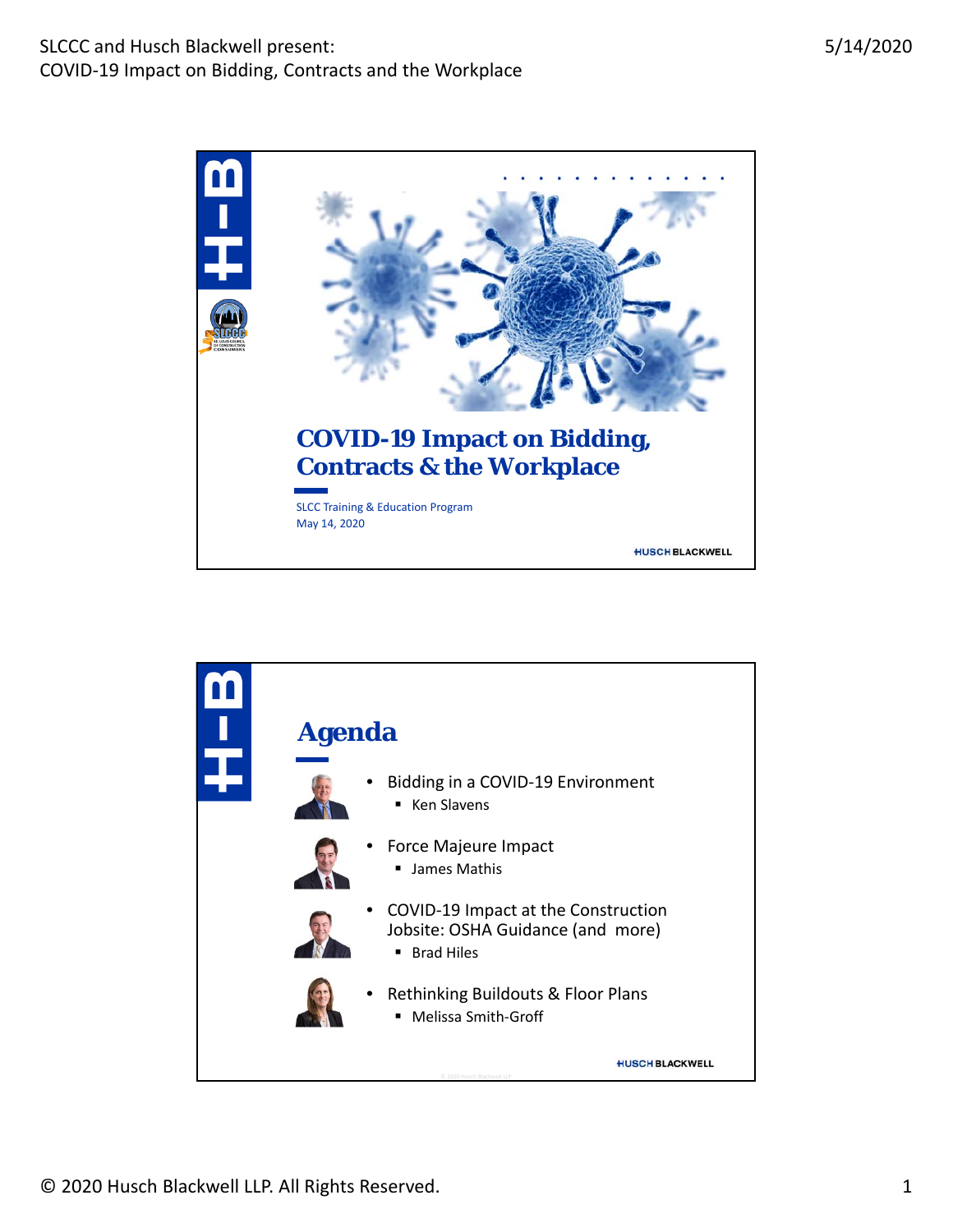

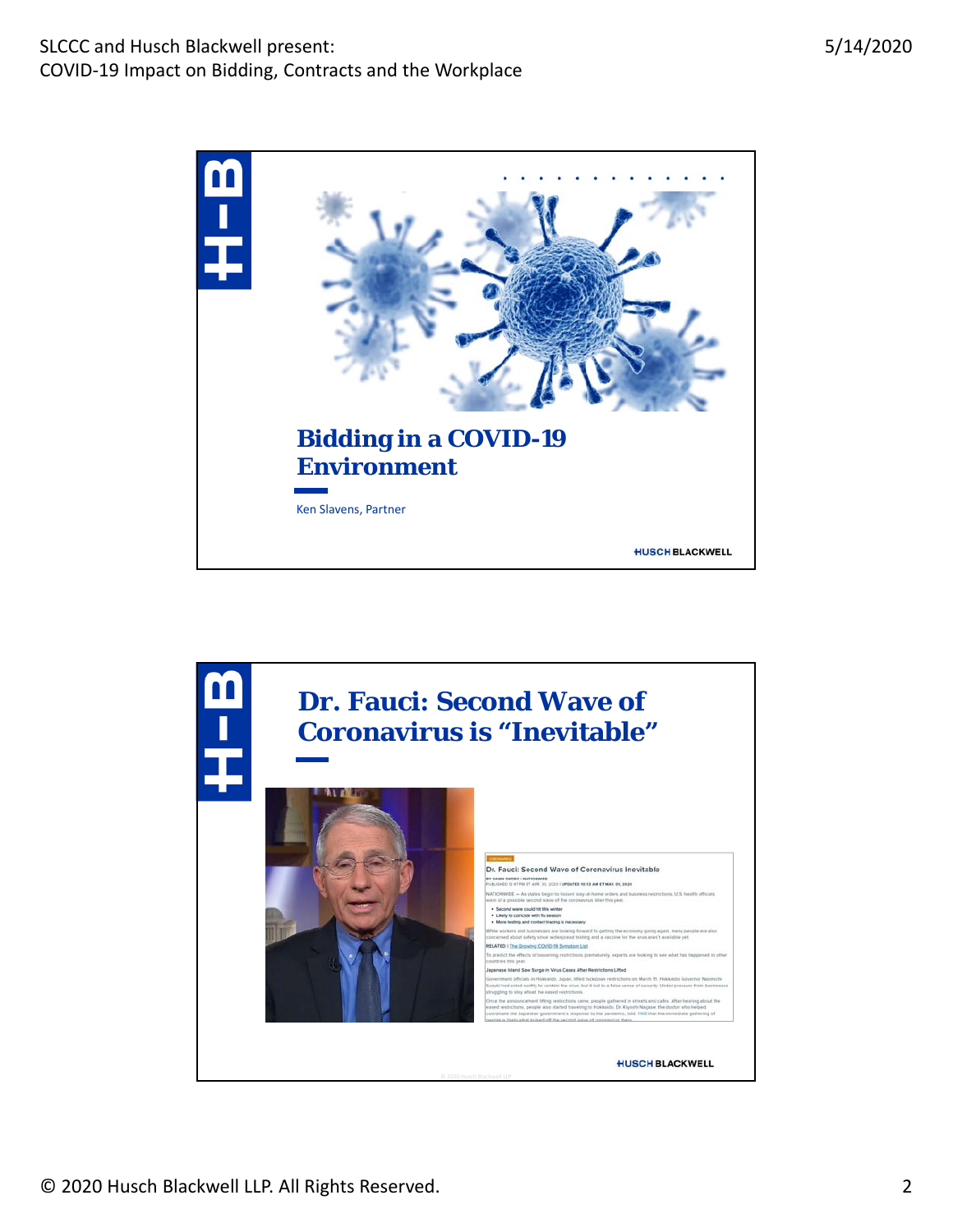

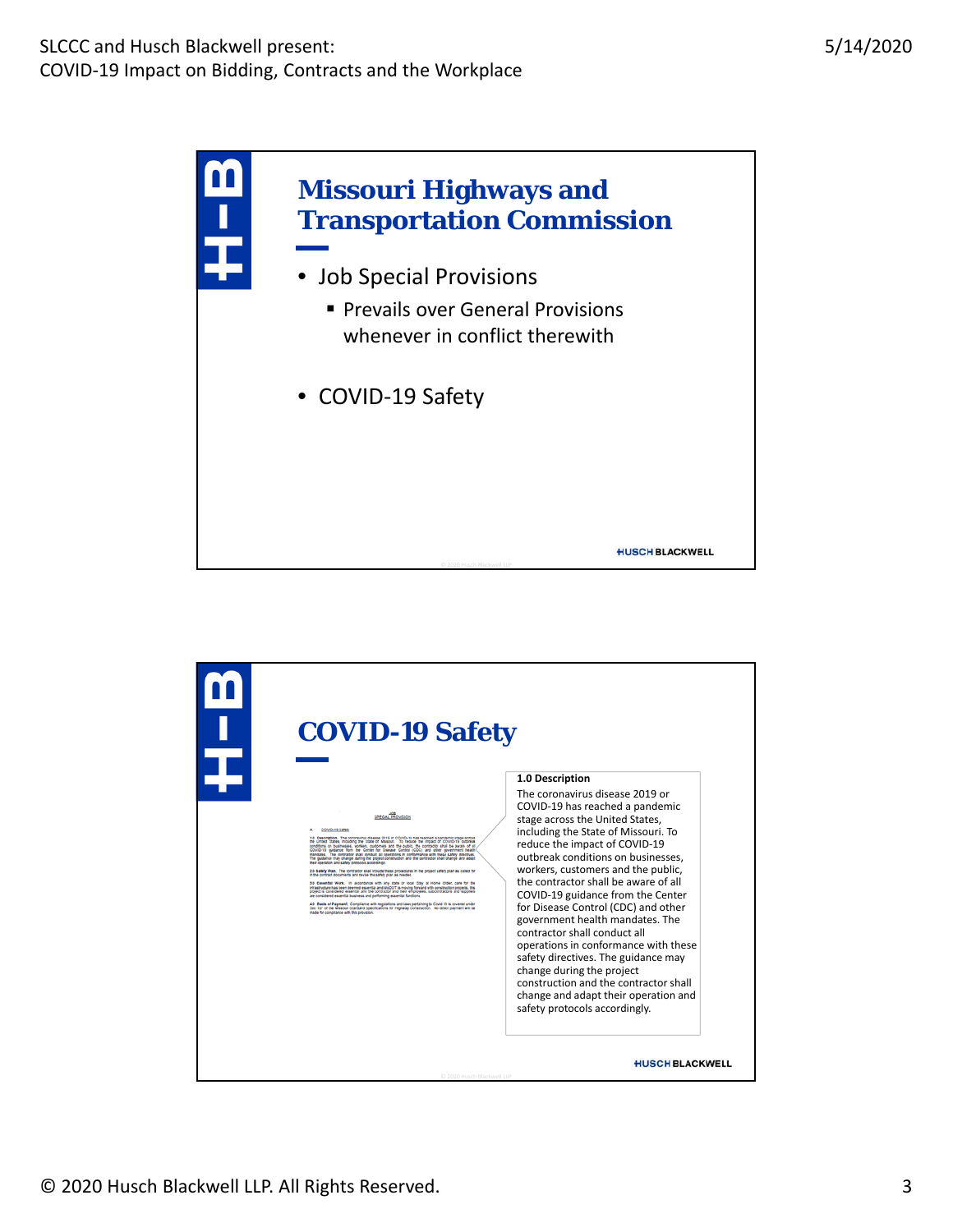| <b>COVID-19 Safety</b>                                                                                                                                                                                                                                                                                                                                                                                                                                                                                                                                                                                                                                                                                                                                                                                                                                                                                                                                                                                                                                                                                                                                                                                                                                                                                                                                                                                                                                                                                         |                                                                                                                                                                       |
|----------------------------------------------------------------------------------------------------------------------------------------------------------------------------------------------------------------------------------------------------------------------------------------------------------------------------------------------------------------------------------------------------------------------------------------------------------------------------------------------------------------------------------------------------------------------------------------------------------------------------------------------------------------------------------------------------------------------------------------------------------------------------------------------------------------------------------------------------------------------------------------------------------------------------------------------------------------------------------------------------------------------------------------------------------------------------------------------------------------------------------------------------------------------------------------------------------------------------------------------------------------------------------------------------------------------------------------------------------------------------------------------------------------------------------------------------------------------------------------------------------------|-----------------------------------------------------------------------------------------------------------------------------------------------------------------------|
|                                                                                                                                                                                                                                                                                                                                                                                                                                                                                                                                                                                                                                                                                                                                                                                                                                                                                                                                                                                                                                                                                                                                                                                                                                                                                                                                                                                                                                                                                                                | 2.0 Safety Plan                                                                                                                                                       |
| 00000-19.22902<br>1.6 Description. The coronavirus disease 2019 or COVID-19 has reached a pandemic stage across<br>the United States, including the State of Missouri. To reduce the impact of COVID-19 outbreak<br>conditions on businesses, workers, customers and the public, the contractor shall be aware of all<br>COVID-19 guitance from the Center for Disease Corinic (CDC) and other government health<br>mandates. The contractor shall conduct all operations in conformance with these safety directives.<br>The guidance may change during the project construction and the contractor shall change and adapt<br>thair coarpine and safety protocols accordingly.<br>2.0 Safety Plan. The contractor shall include these procedures in the project safety plan as called for<br>In the contract documents and revise the safety plan as needed.<br>5.6 Essential Work. In accordance with any state or local Stay at Home Order, care for the<br>Infrastructure has been deemed essential and MISOTT is moving foreard with construction projects, this<br>protect is considered essential and the contractor and their employees, subcontractors and suppliers<br>are considered essential business and performing essential functions.<br>4.0 Basis of Payment. Complance with regulations and laws perfaining to Covid 15 is covered under<br>Sec 107 of the Missouri Standard Specifications for Highway Construction. No direct payment will be<br>made for compliance with this provision. | The contractor shall include<br>these procedures in the<br>project safety plan as called<br>for in the contract<br>documents and revise the<br>safety plan as needed. |
| C 2020 Husch Blackwell II P                                                                                                                                                                                                                                                                                                                                                                                                                                                                                                                                                                                                                                                                                                                                                                                                                                                                                                                                                                                                                                                                                                                                                                                                                                                                                                                                                                                                                                                                                    | <b>HUSCH BLACKWELL</b>                                                                                                                                                |

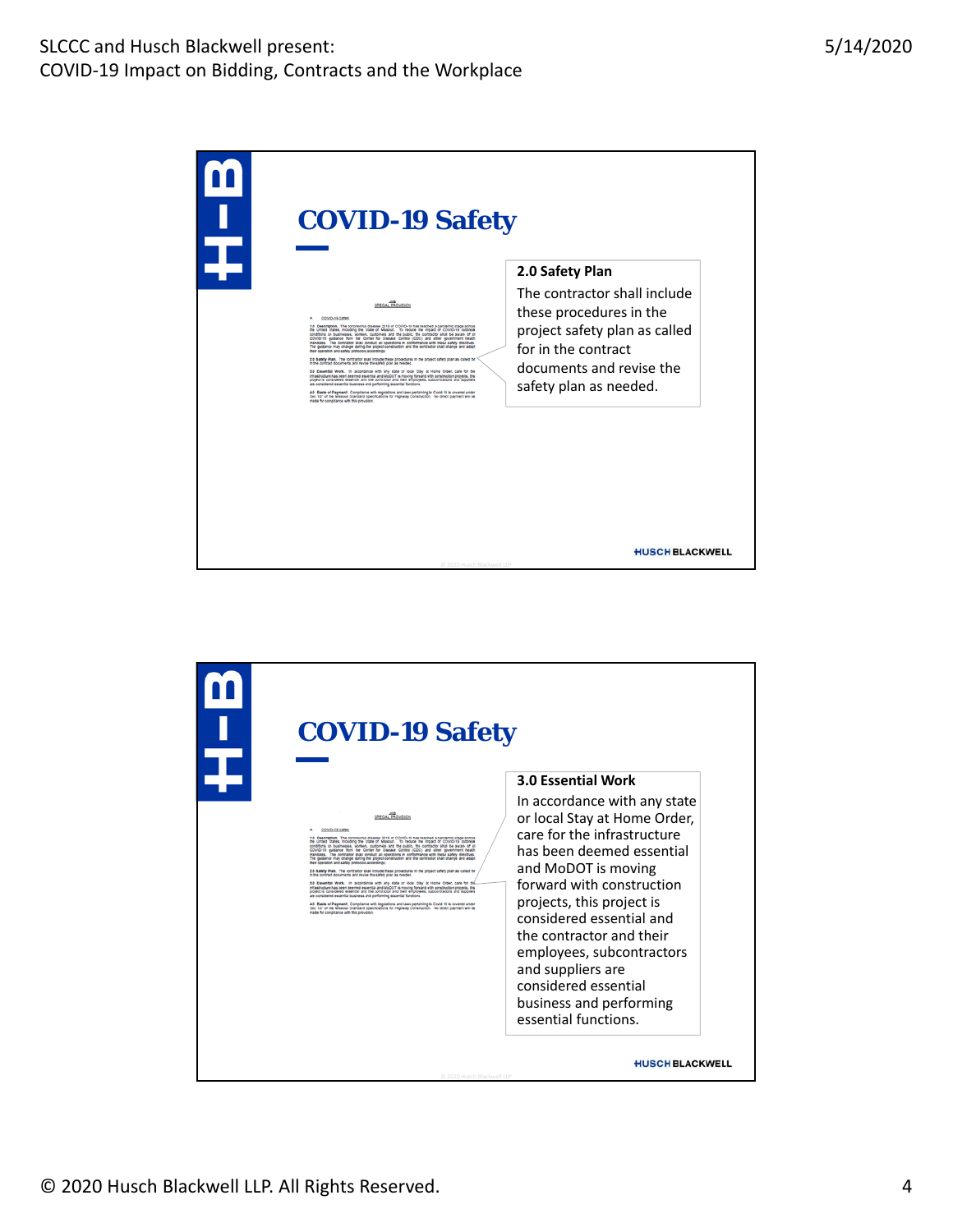| <b>COVID-19 Safety</b>                                                                                                                                                                                                                                                                                                                                                                                                                                                                                                                                                                                                                                                                                                                                                                                                                                                                                                                                                                                                                                                                                                                                                                                                                                                                                                                                                                                         |                                                                                                                                                                                                                                                           |
|----------------------------------------------------------------------------------------------------------------------------------------------------------------------------------------------------------------------------------------------------------------------------------------------------------------------------------------------------------------------------------------------------------------------------------------------------------------------------------------------------------------------------------------------------------------------------------------------------------------------------------------------------------------------------------------------------------------------------------------------------------------------------------------------------------------------------------------------------------------------------------------------------------------------------------------------------------------------------------------------------------------------------------------------------------------------------------------------------------------------------------------------------------------------------------------------------------------------------------------------------------------------------------------------------------------------------------------------------------------------------------------------------------------|-----------------------------------------------------------------------------------------------------------------------------------------------------------------------------------------------------------------------------------------------------------|
|                                                                                                                                                                                                                                                                                                                                                                                                                                                                                                                                                                                                                                                                                                                                                                                                                                                                                                                                                                                                                                                                                                                                                                                                                                                                                                                                                                                                                | 4.0 Basis of Payment                                                                                                                                                                                                                                      |
| 0010019-02001<br>1.6 Description. The corpnavirus disease 2019 or COVID-19 has reached a pandemic stage across<br>conditions on businesses, workers, customers and the public, the contractor shall be aware of all<br>COVID-13 guidance from the Center for Disease Control (CDC) and other government health.<br>manifates. The contractor shall conduct all coetations in conformance with these safety directives.<br>The guidance may change during the project construction and the contractor shall change and adapt<br>their operation and safety protocols accordingly.<br>2.0 Safety Plan. The contractor shall include these procedures in the project safety plan as called for<br>In the contract documents and revise the safety plan as needed.<br>5.0 Essential Work. In accordance with any state or local Stay at Home Order, care for the<br>Infrastructure has been deemed essentar and MoDOT is moving forward with construction projects. this<br>project is considered essential and the contractor and their employees, subcontractors and suppliers<br>are considered essential business and performing essential functions.<br>4.0 Basis of Payment. Compliance with regulations and laws pertaining to Covid 15 is covered under<br>Sec 107 of the Missouri Standard Specifications for Highway Construction. No direct payment will be<br>made for compliance with this provision. | Compliance with regulations<br>and laws pertaining to<br>COVID-19 is covered under<br>Sec. 107 of the Missouri<br><b>Standard Specifications for</b><br>Highway Construction. No<br>direct payment will be made<br>for compliance with this<br>provision. |
| C 2020 Husch Blackwell LLP                                                                                                                                                                                                                                                                                                                                                                                                                                                                                                                                                                                                                                                                                                                                                                                                                                                                                                                                                                                                                                                                                                                                                                                                                                                                                                                                                                                     | <b>HUSCHBLACKWELL</b>                                                                                                                                                                                                                                     |

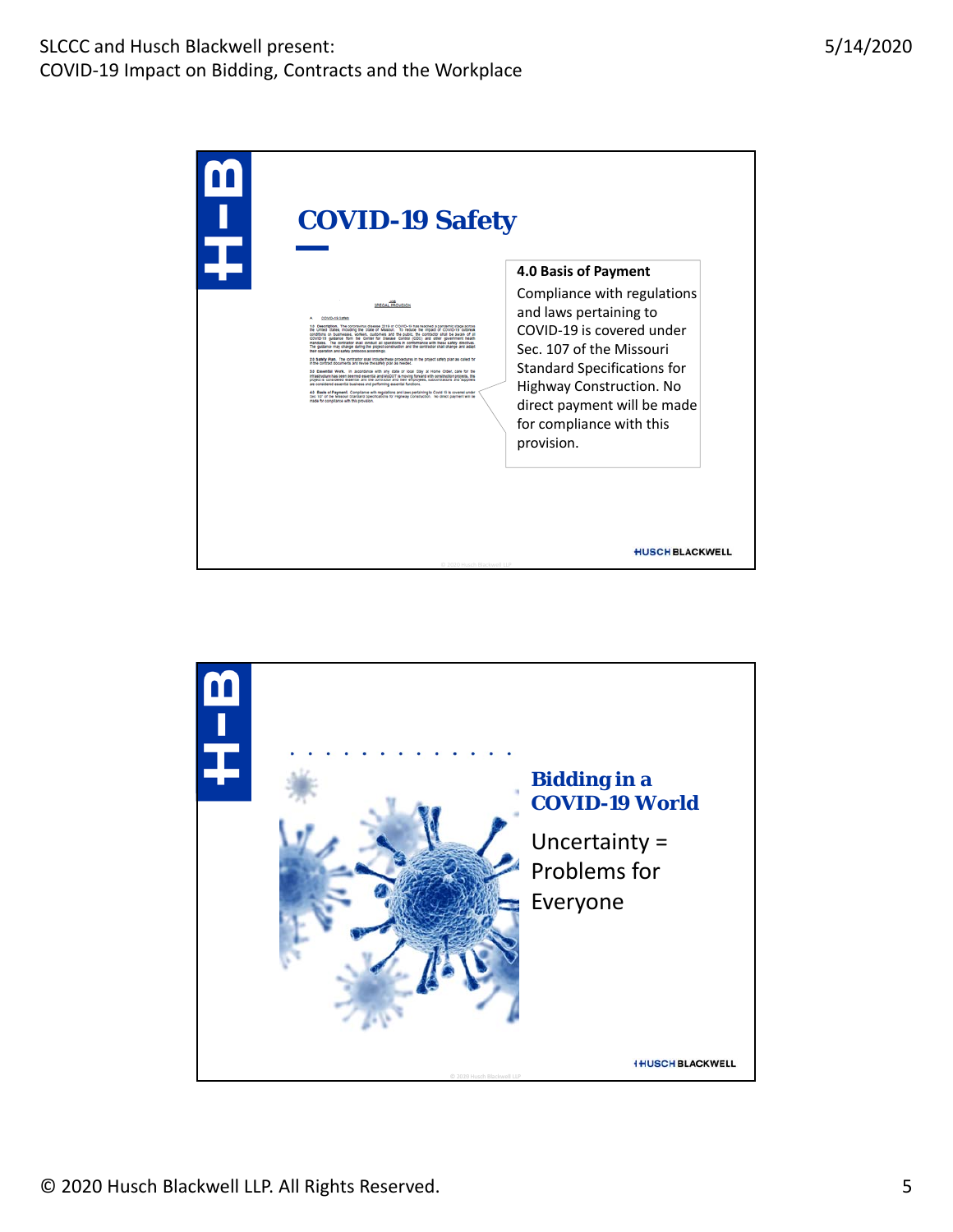

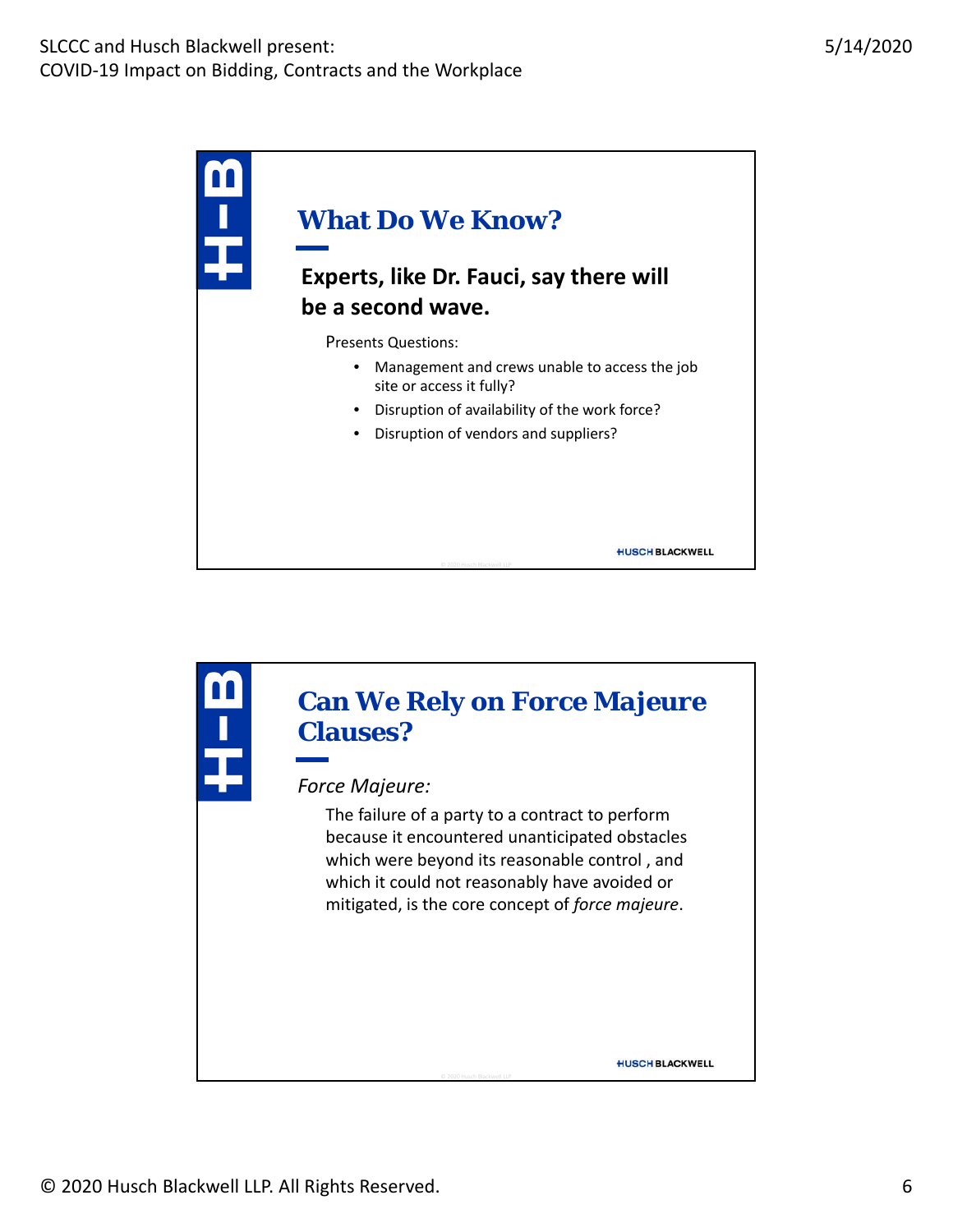

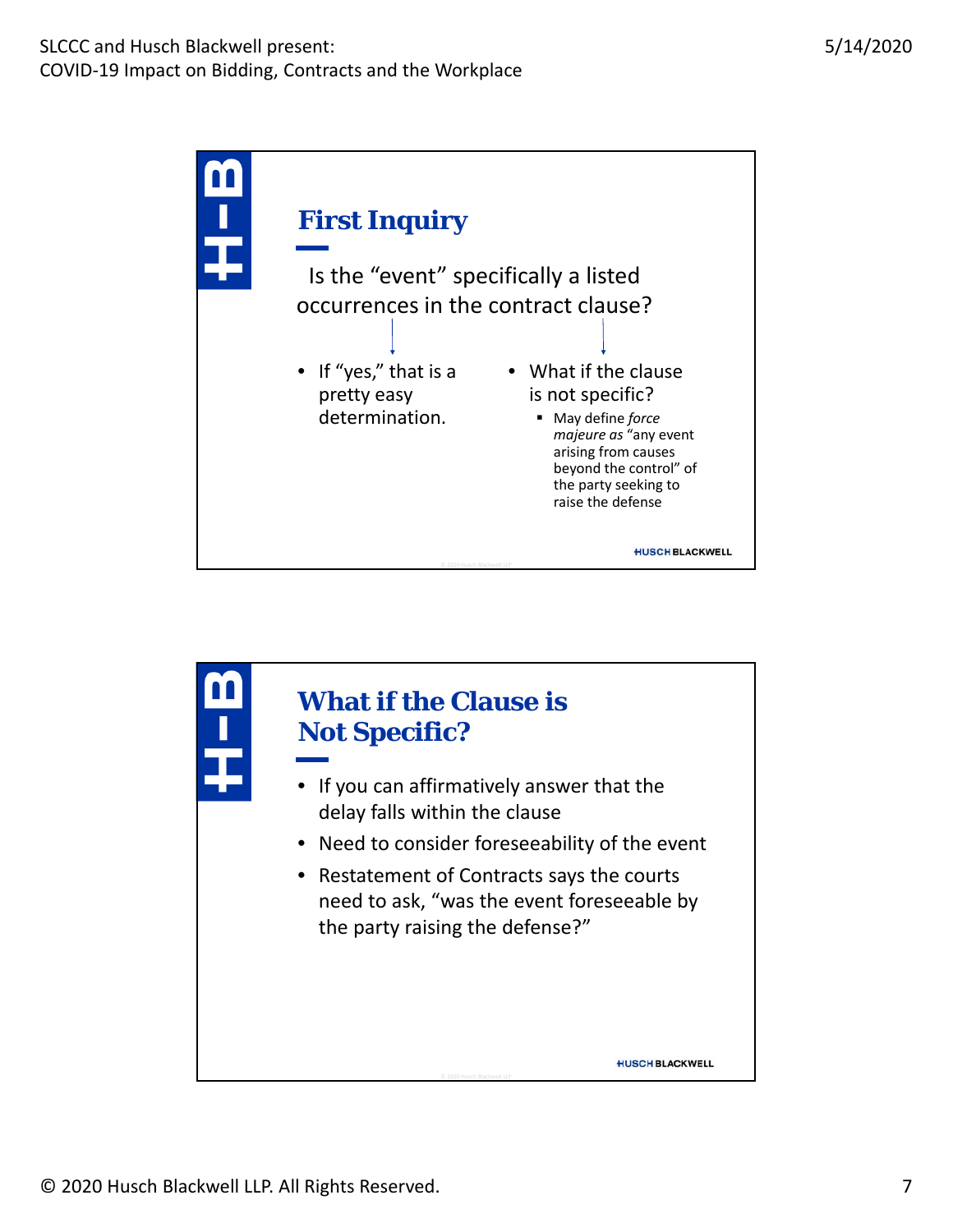

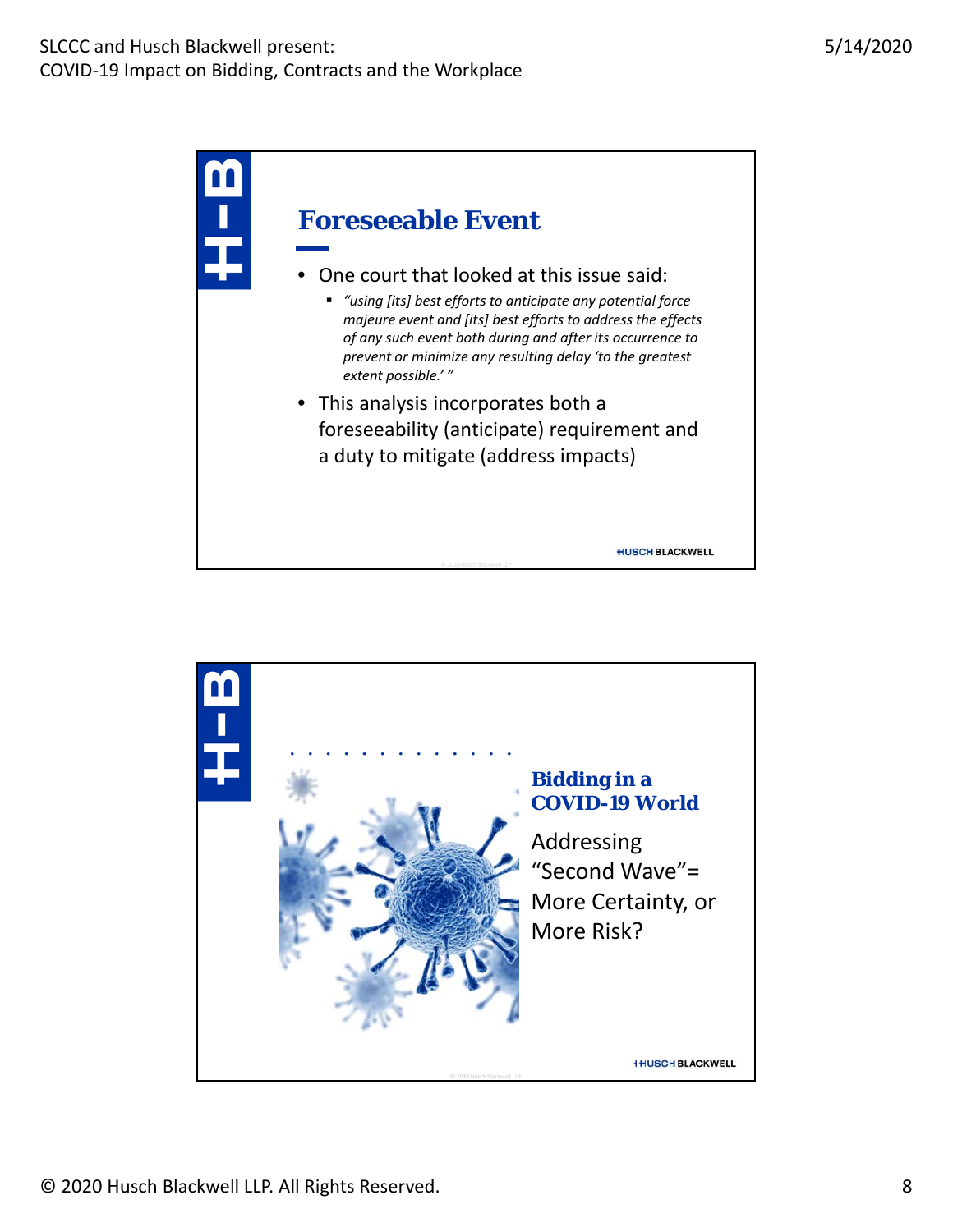

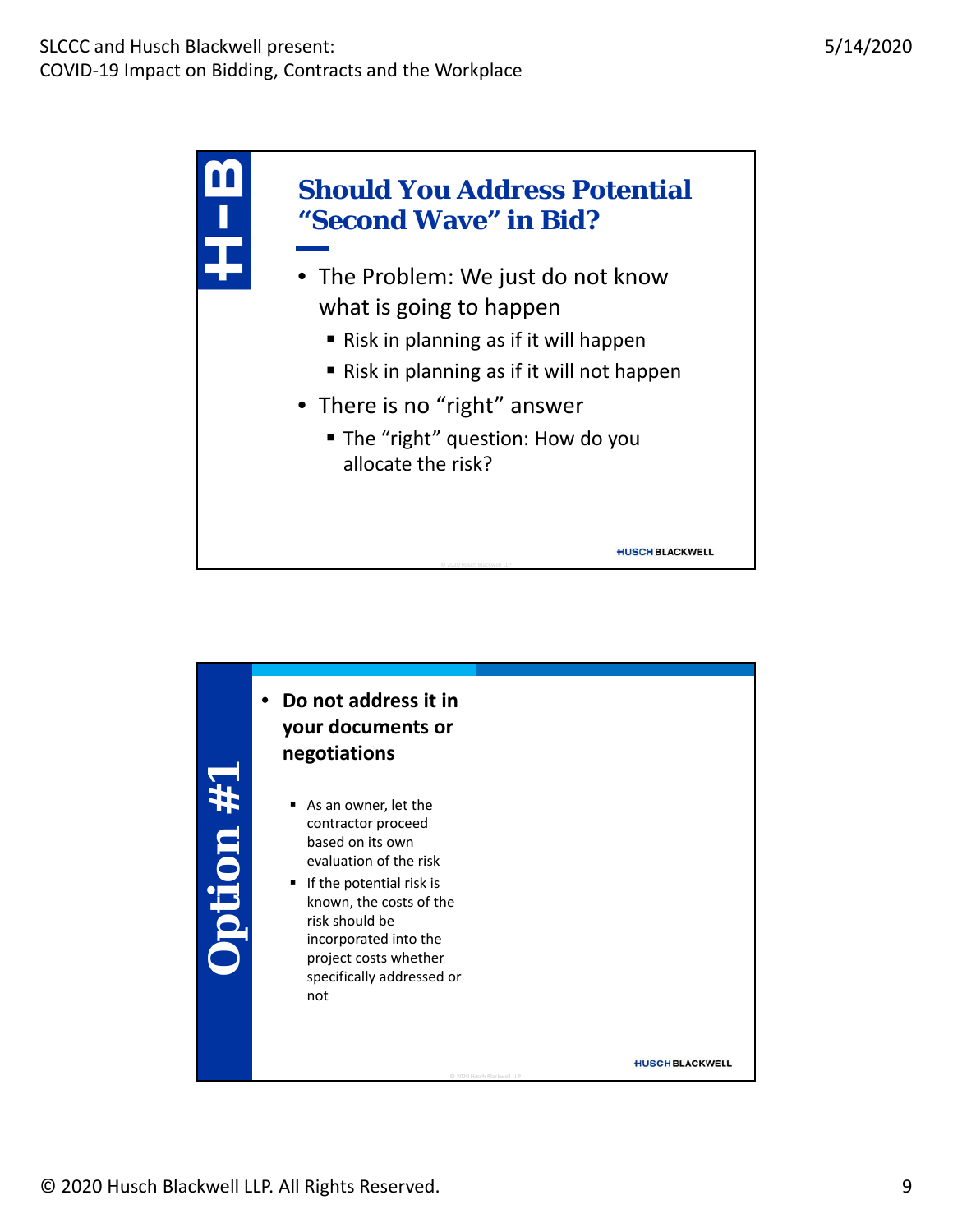**Option #1**

# uonglo

• **Do not address it in your documents or negotiations**

- As an owner, let the contractor proceed based on its own evaluation of the risk
- $\blacksquare$  If the potential risk is known, the costs of the risk should be incorporated into the project costs whether specifically addressed or not
- $\checkmark$  Owner can argue against relief if sought later that the risk was common knowledge and the contractor should have accounted for it in the price
	- Least amount of control by the owner
- $\checkmark$  If you have a contractor who does not include the risk, but a new wave develops, or if the contractor did not adequately assess the risk, virtually assured of claims and disputes over the impacts
- $\checkmark$  If the contractor does consider the risk and accounts for it in the bidding, but a new wave does not develop, owners will be paying for a risk that never came to fruition

**HUSCH BLACKWELL** 



© 201920 Husch Blackwell LLP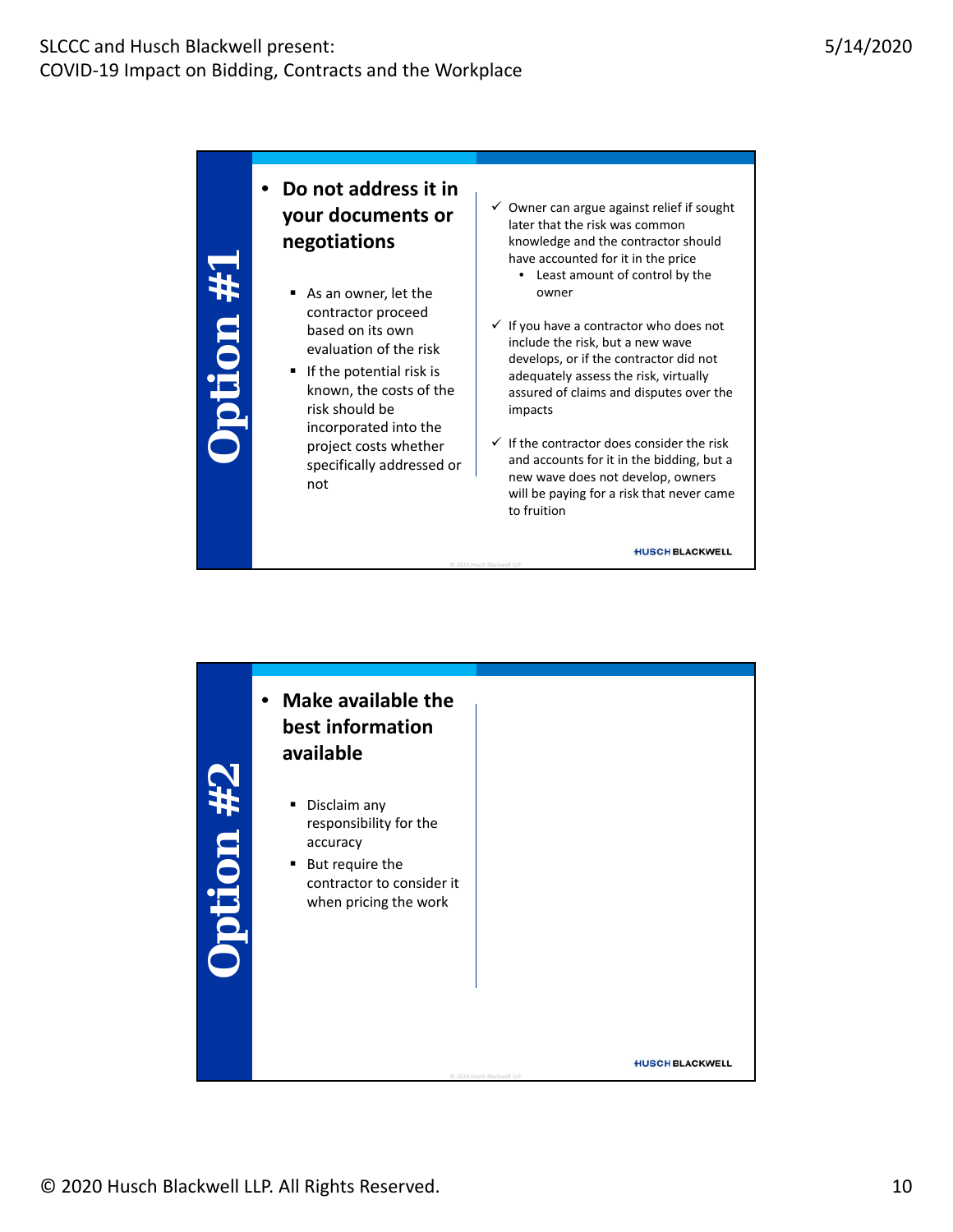• **Make available the best information**  $\checkmark$  Expects the contractor to calculate the **available** risks based on the projected conditions ption #2 **Option #2** and include in the price of the project Disclaim any  $\checkmark$  Rolls the pricing of the uncertainty into responsibility for the the contract at the front end rather in accuracy the back end through claims and disputes ■ But require the contractor to consider it  $\checkmark$  Owner may be paying for an event that when pricing the work does not happen • What if no "second wave" materializes? • What if the "second wave" is manageable and does not impact the project? **HUSCH BLACKWELL** 

© 201920 Husch Blackwell LLP

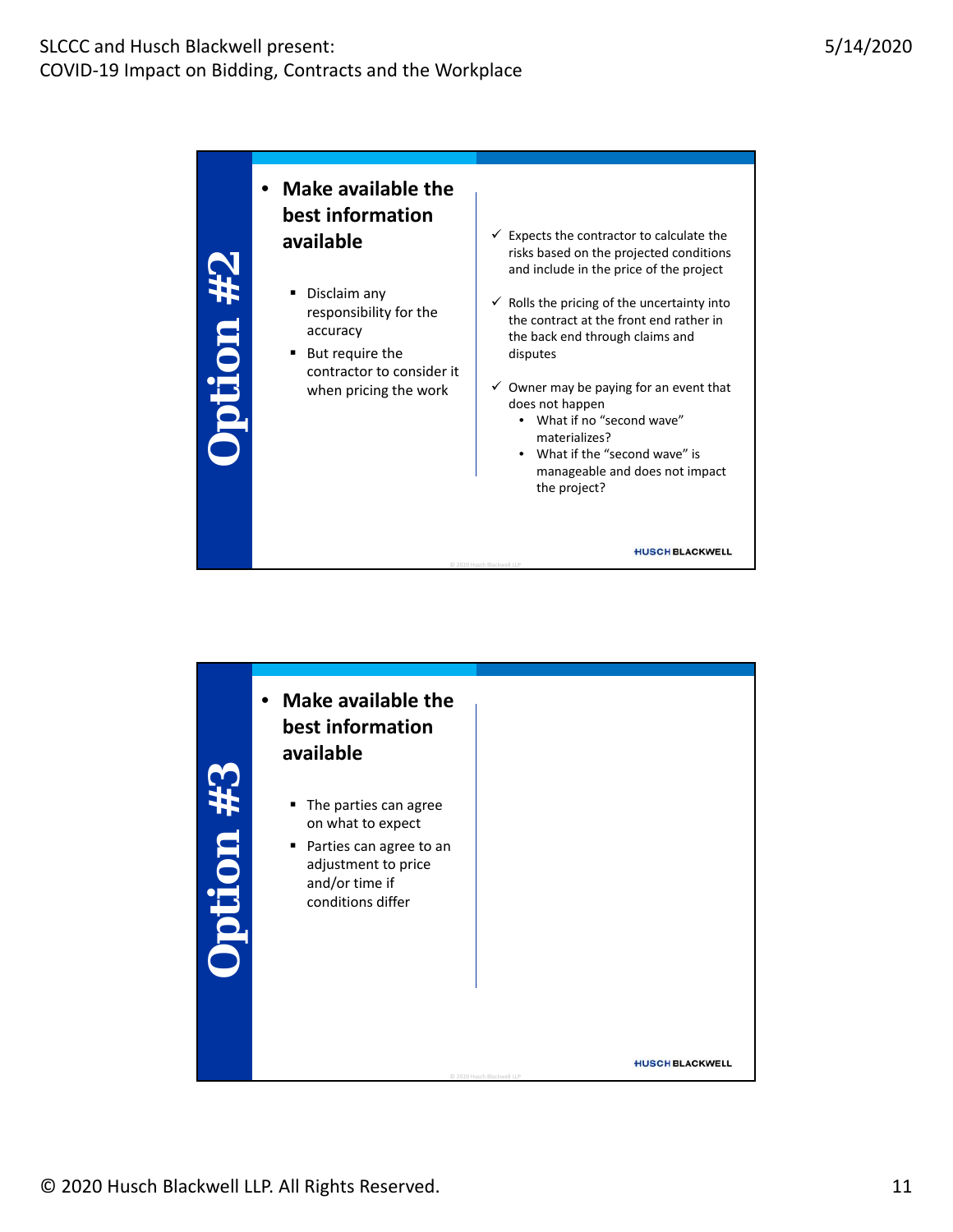

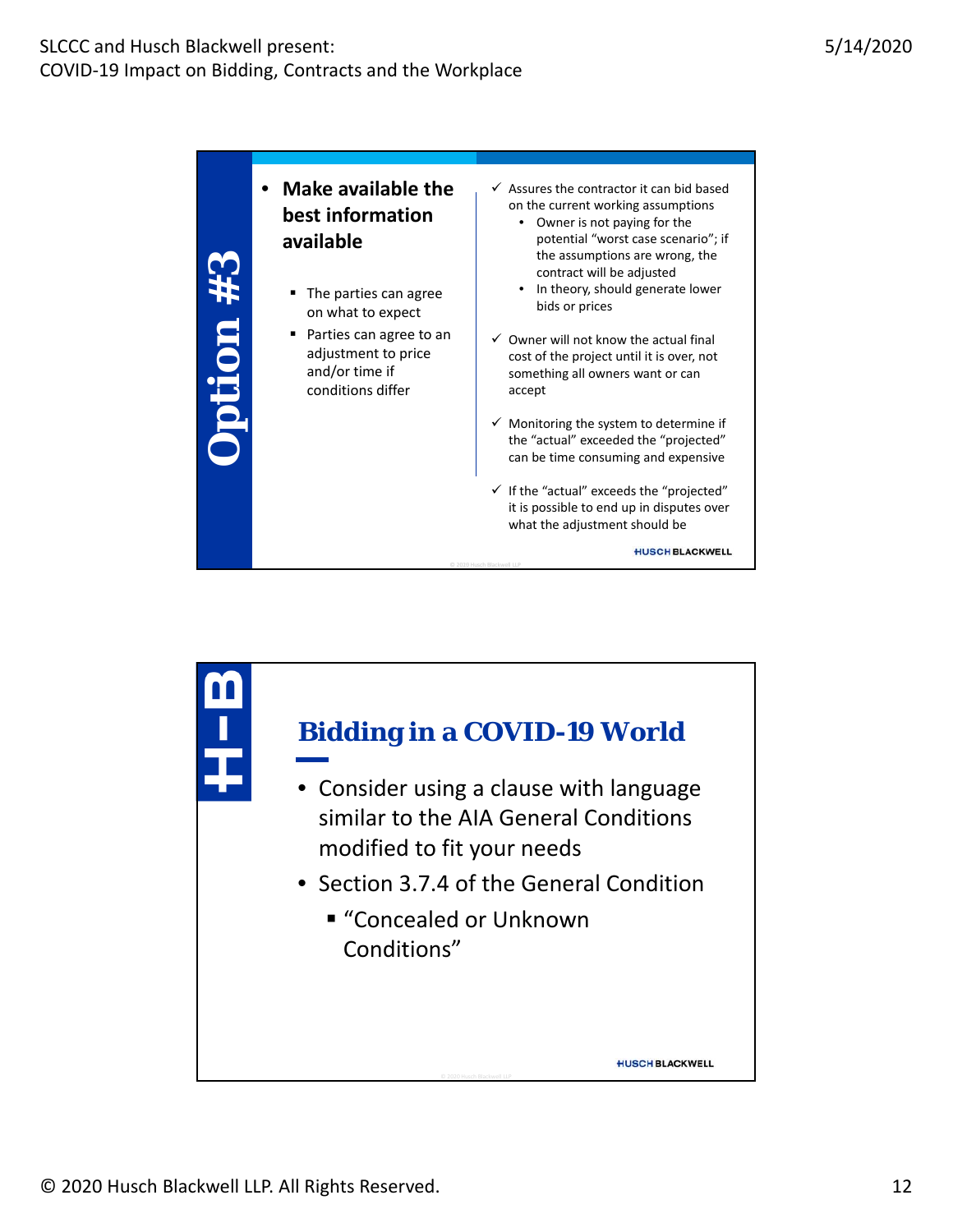

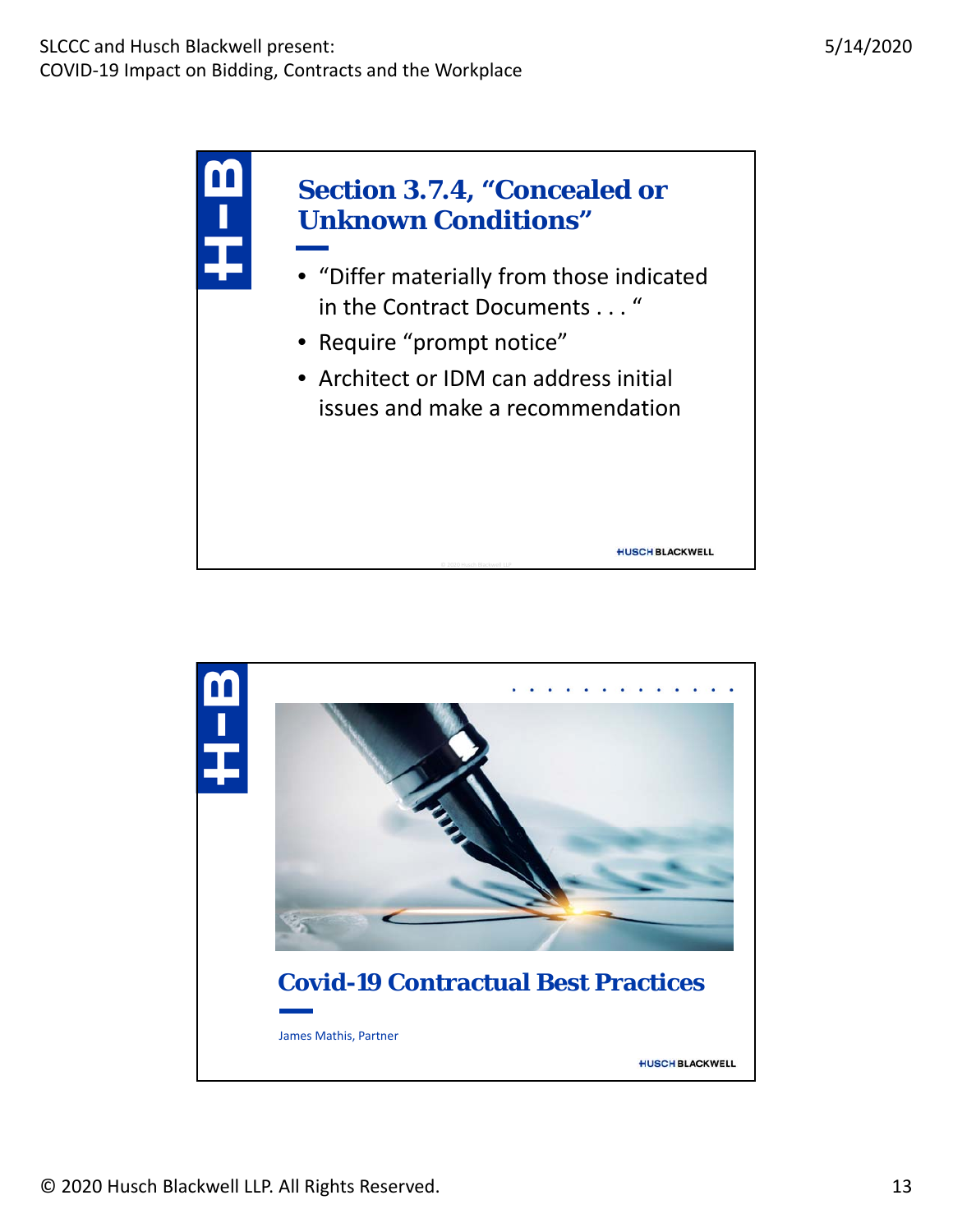

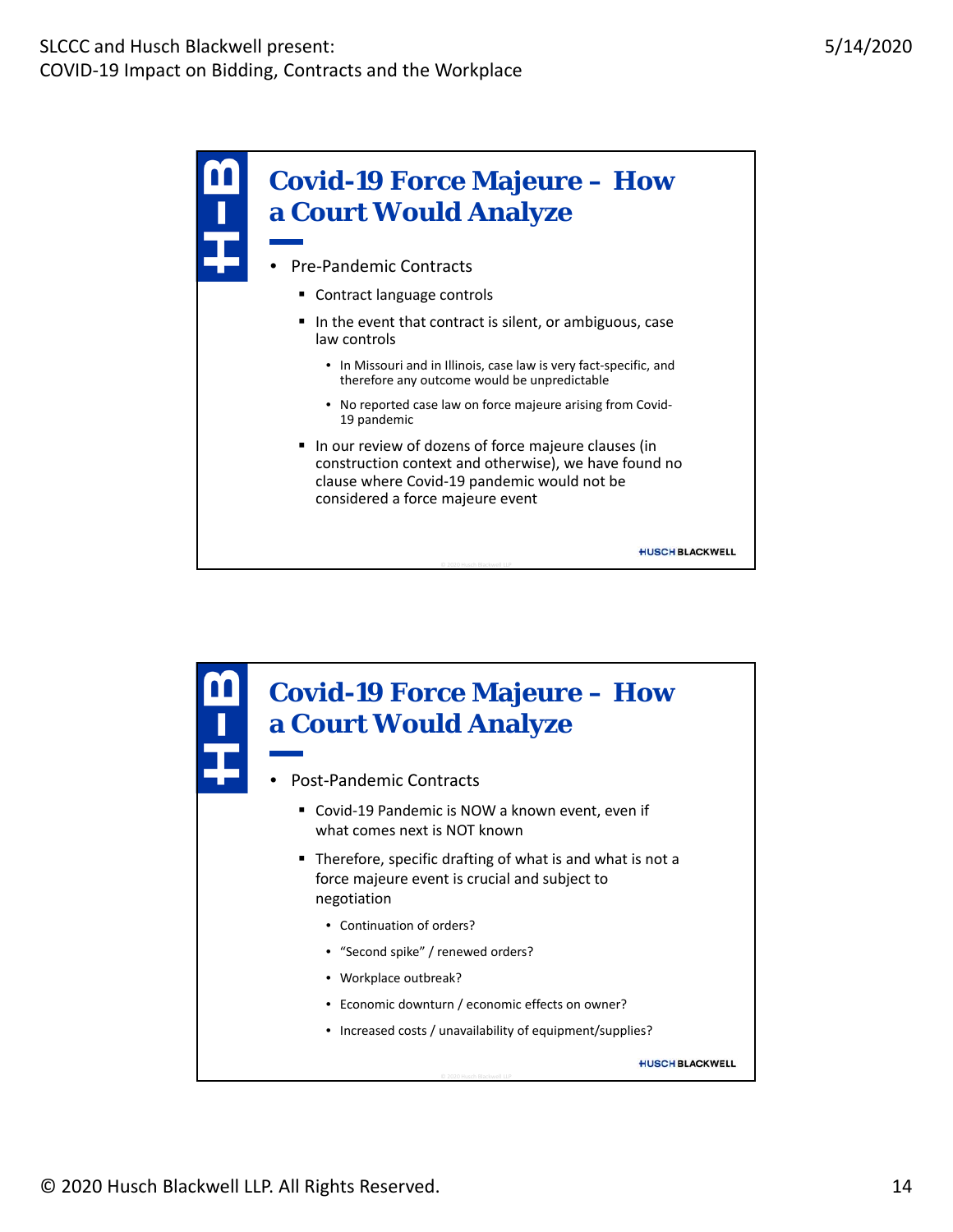

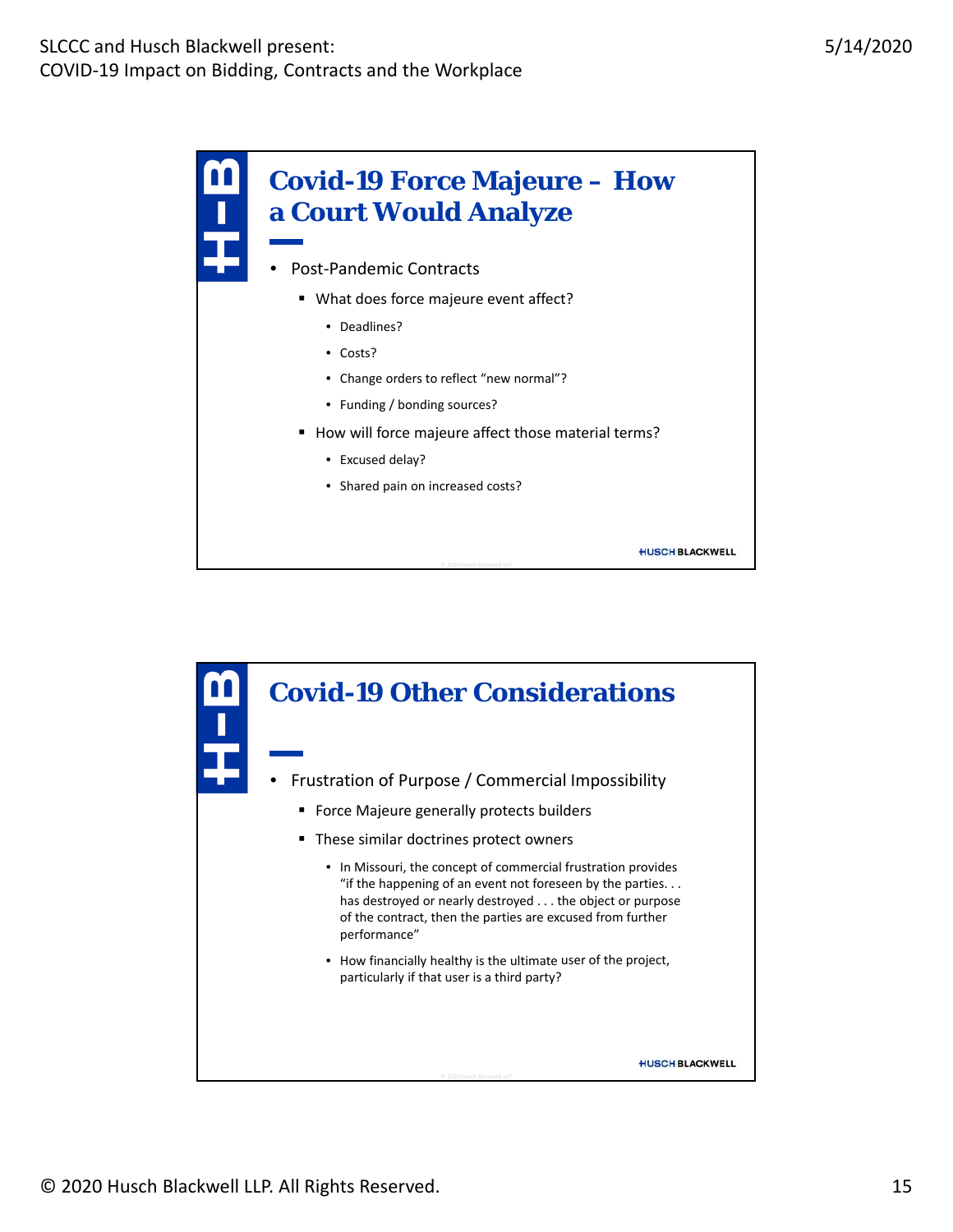

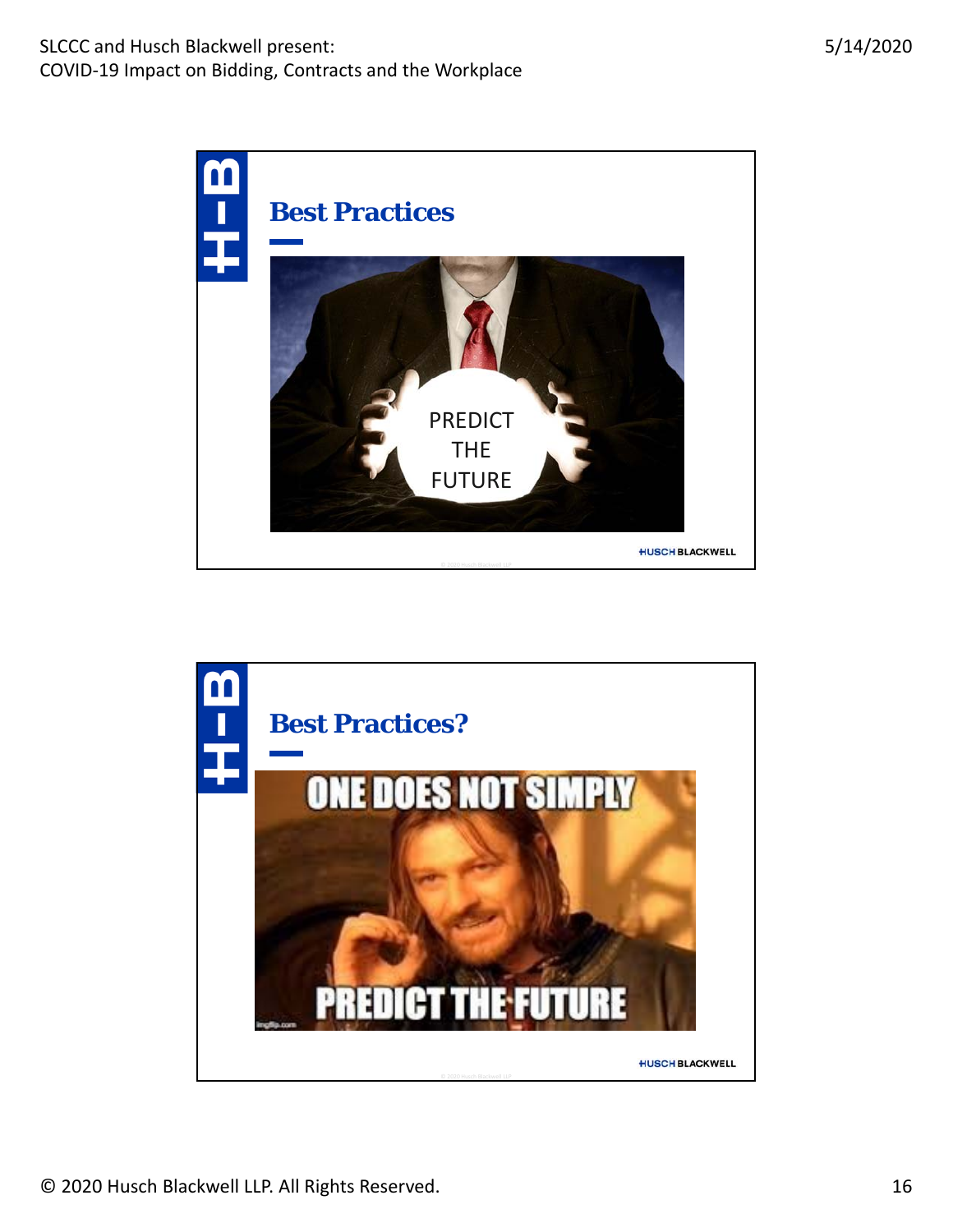

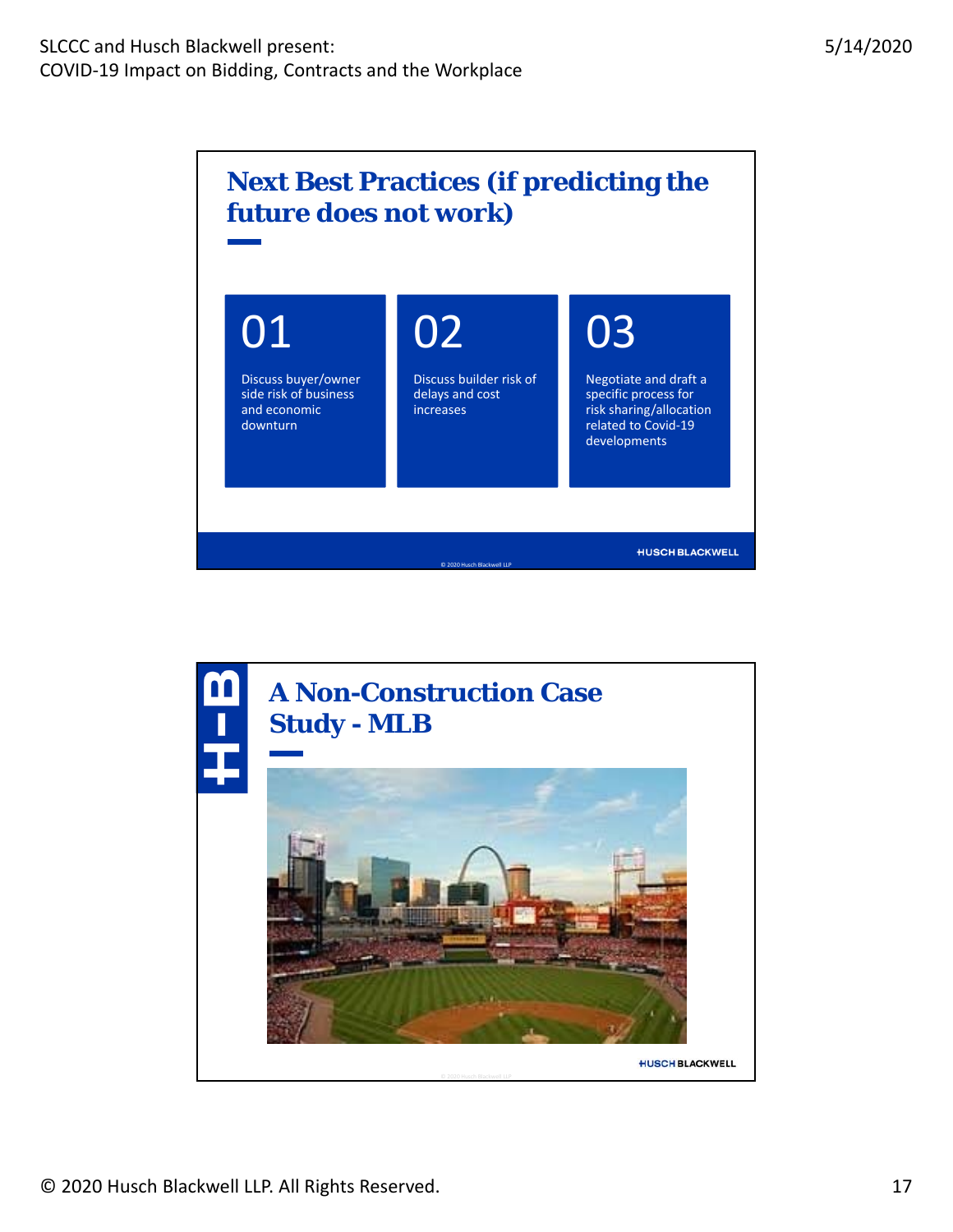

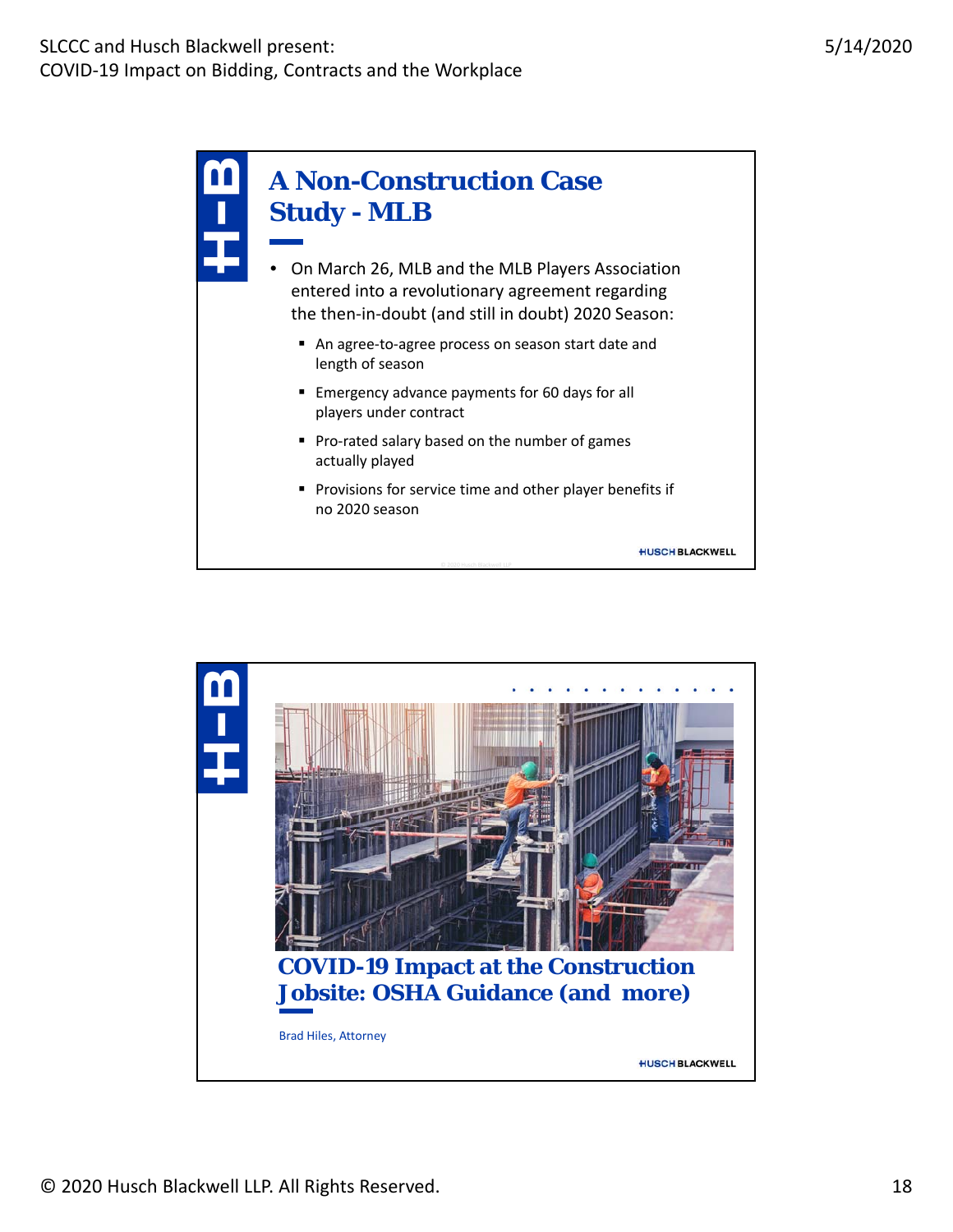

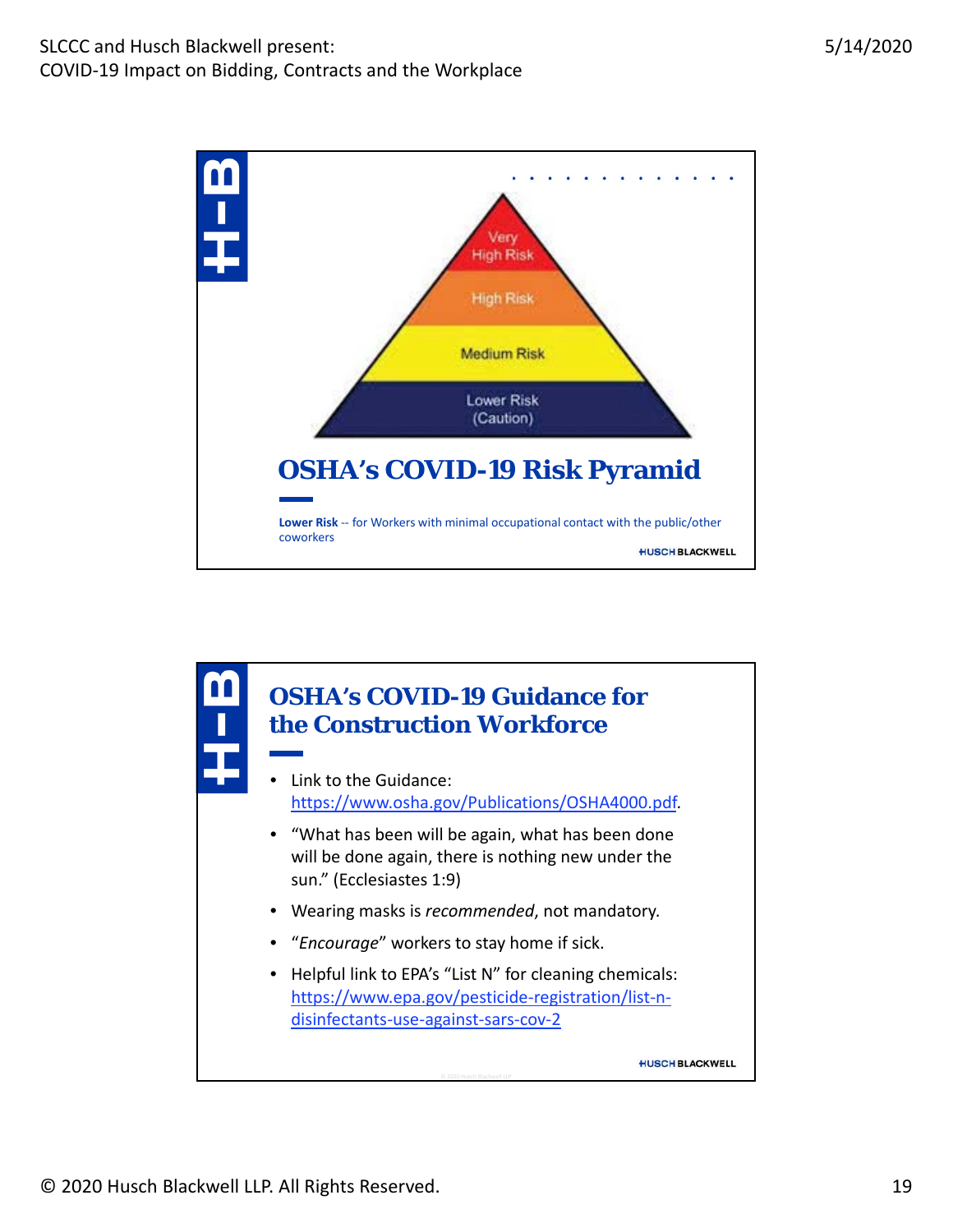

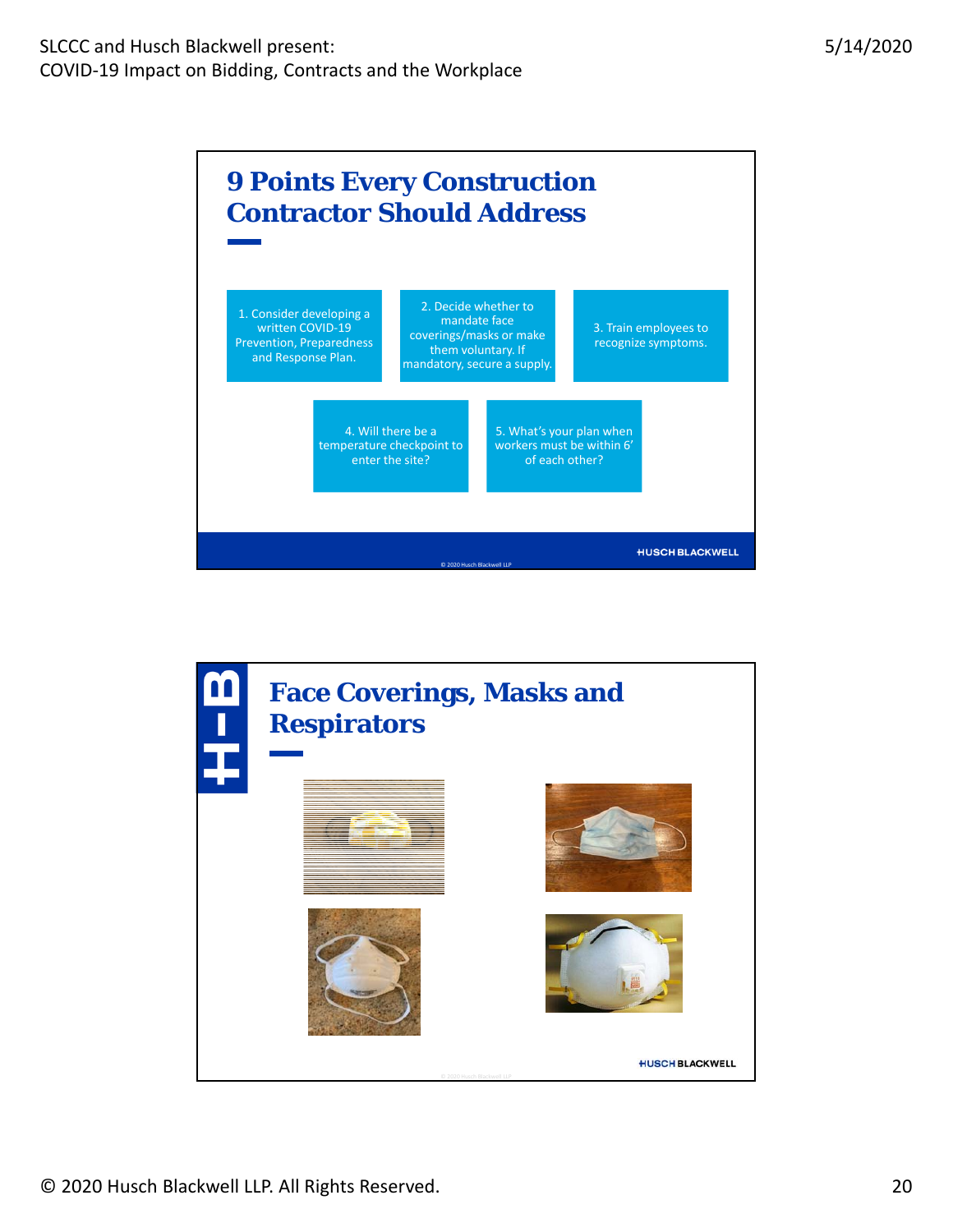

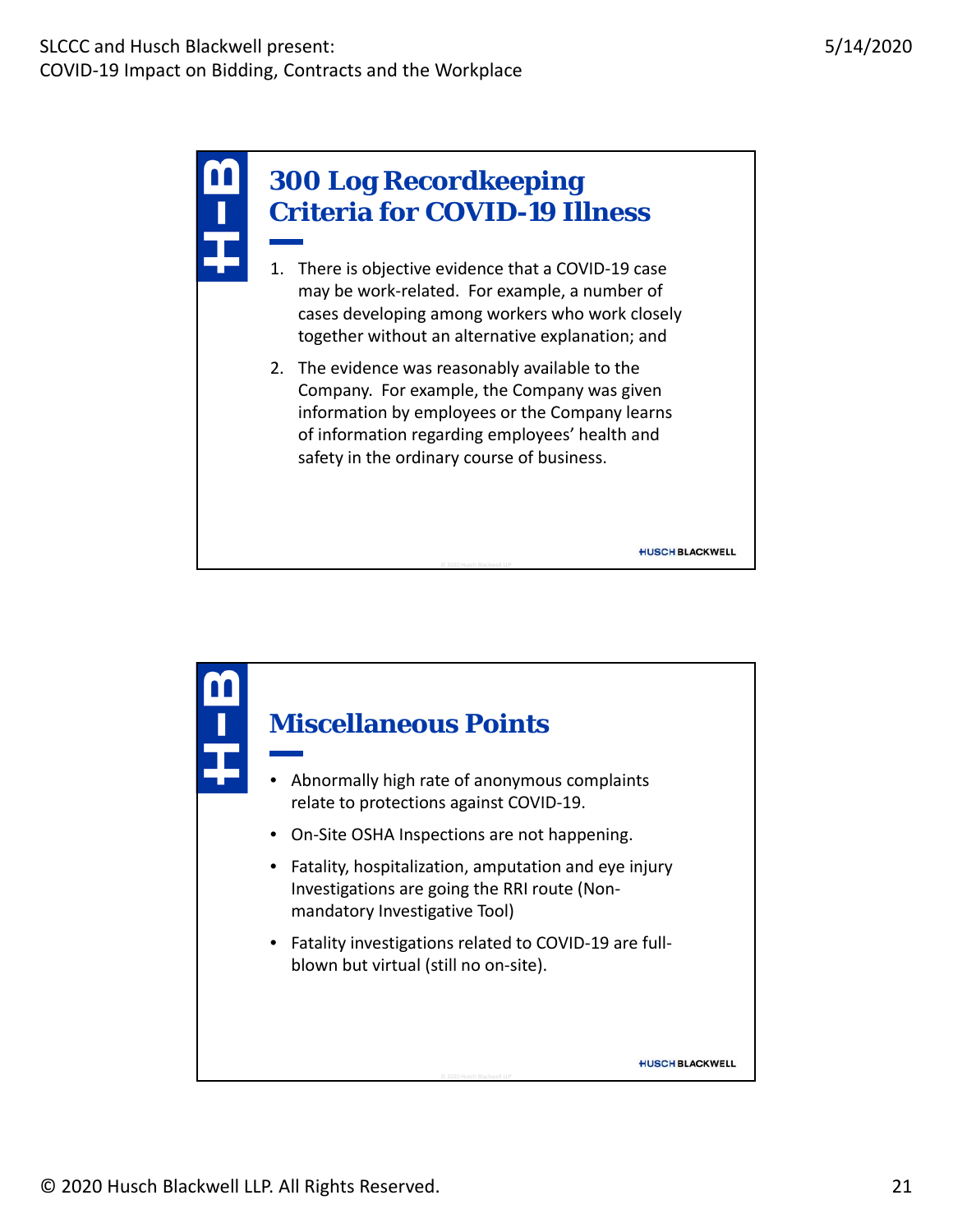



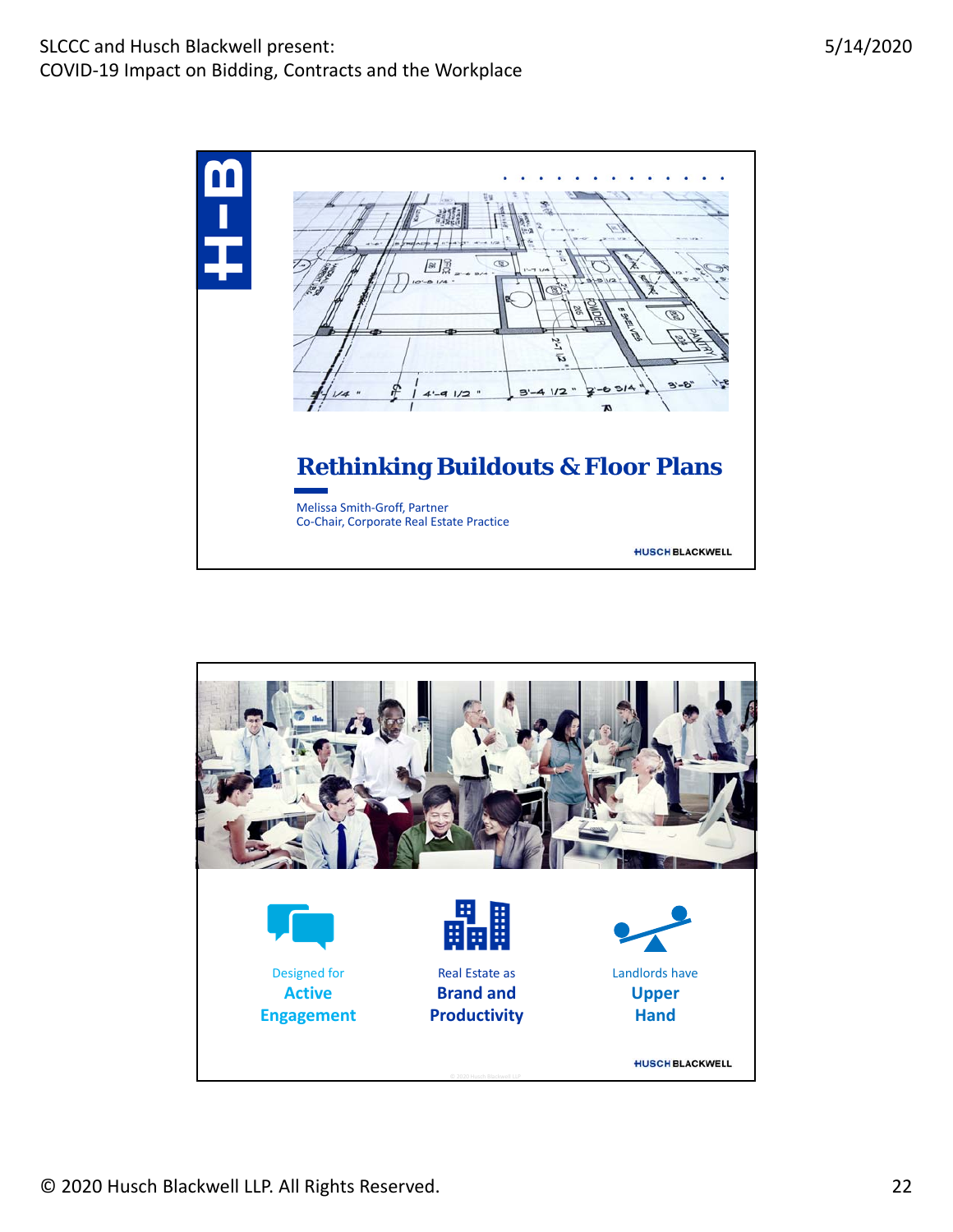

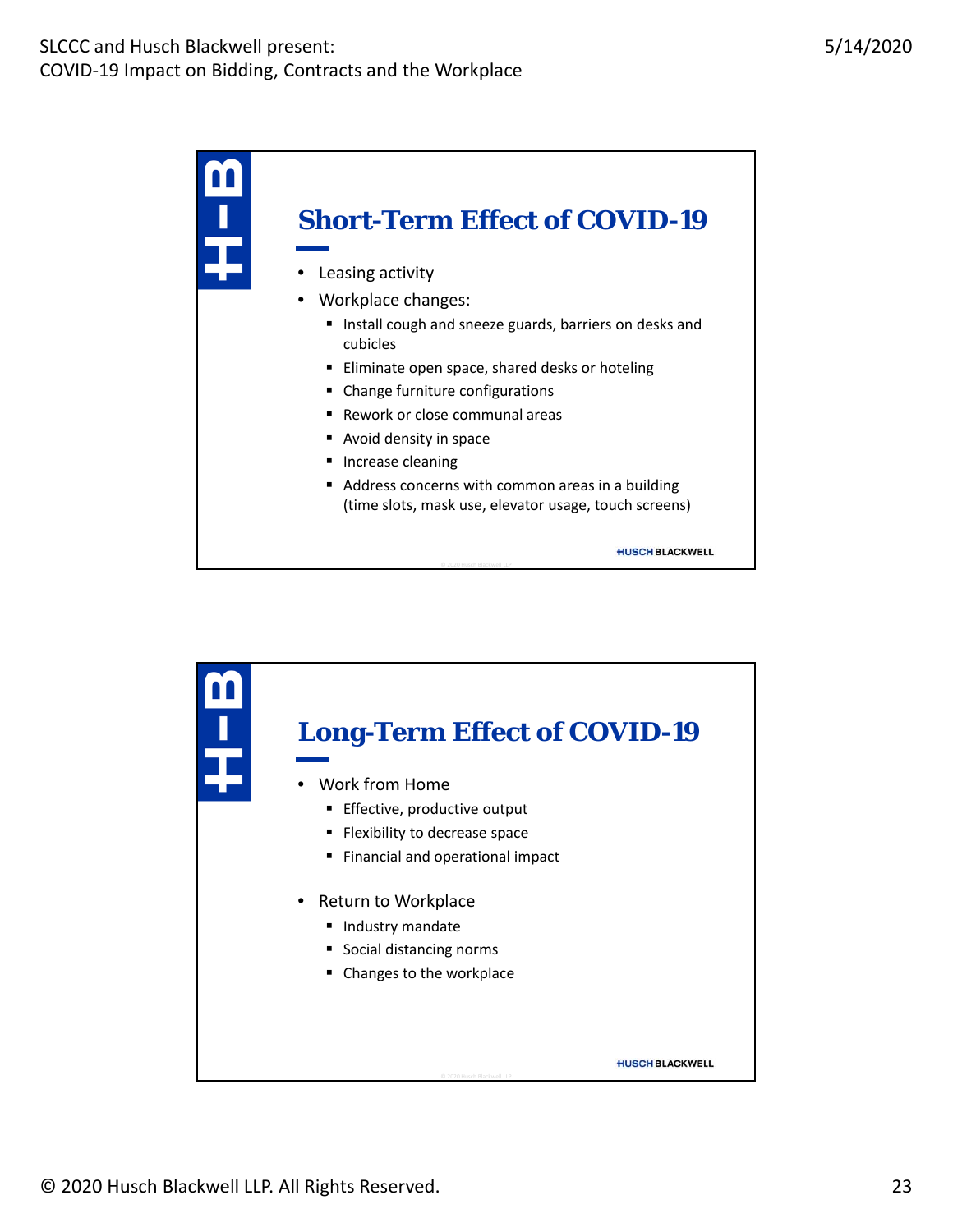

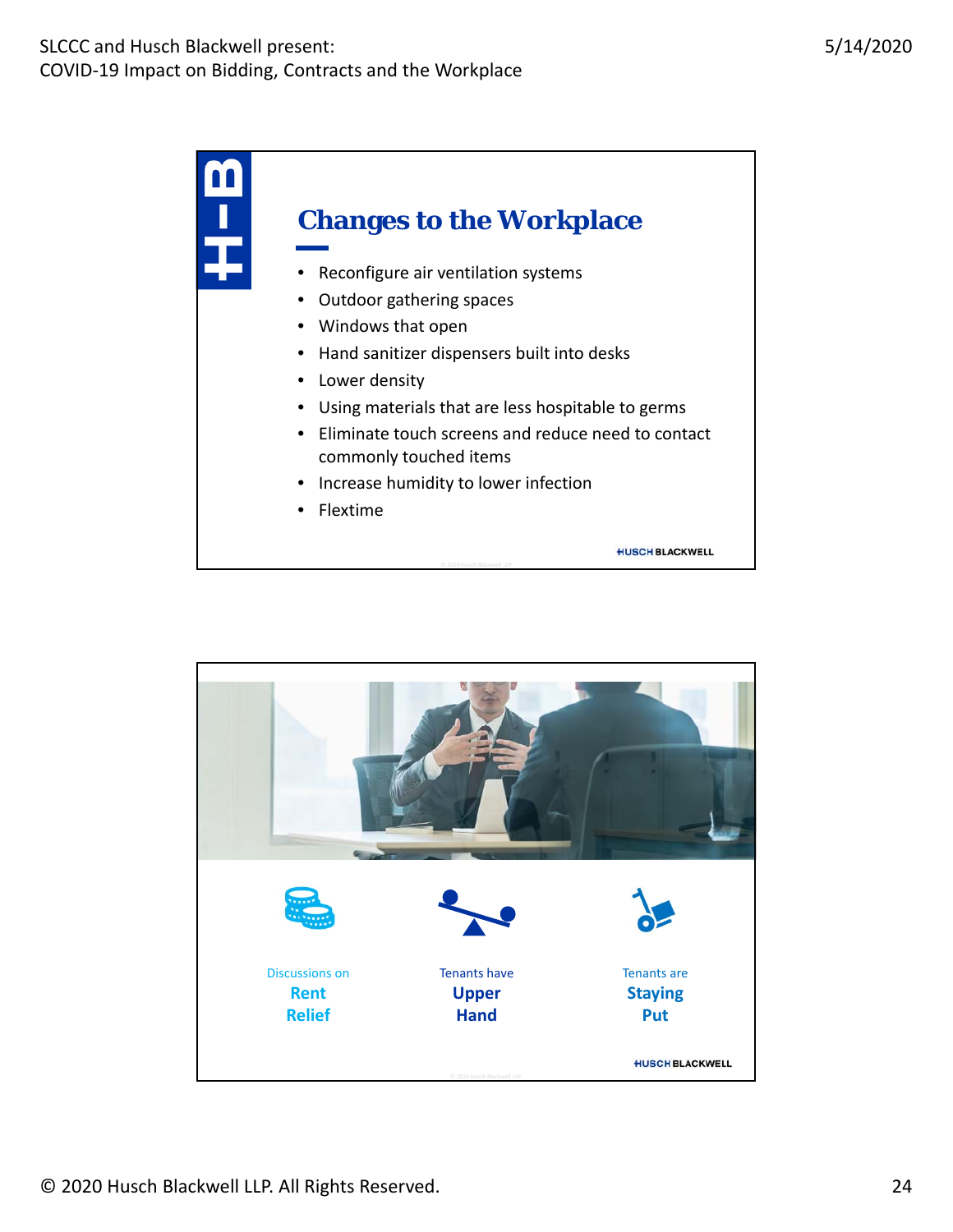